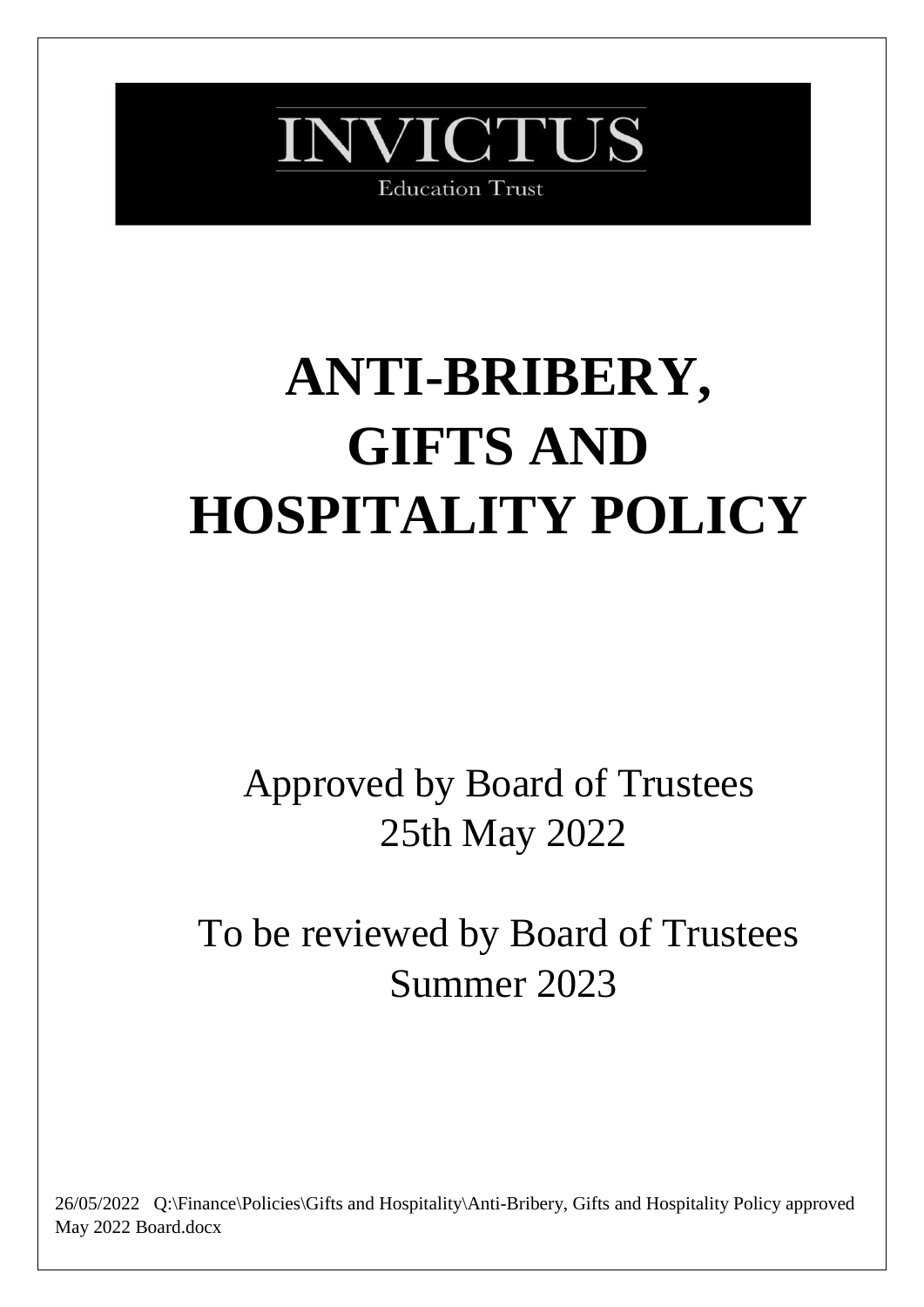| <b>Contents</b>                       | Page                                                     |   |
|---------------------------------------|----------------------------------------------------------|---|
|                                       | 1. Introduction                                          | 3 |
|                                       | 2. Scope of Policy                                       | 3 |
|                                       | 3. What is Bribery                                       | 3 |
|                                       | 4. What is Prohibited                                    | 3 |
|                                       | 5. Records                                               | 4 |
|                                       | 6. Gifts and Hospitality Register                        | 4 |
|                                       | 7. Invictus Education Trust Gifts and Hospitality Policy | 4 |
|                                       | <b>HMRC</b> Guidance                                     |   |
|                                       | Receiving Gifts & Hospitality                            |   |
|                                       | Giving Gifts & Hospitality                               |   |
|                                       | 8. Risk Management                                       | 5 |
| 9.                                    | Reporting suspected bribery                              | 5 |
|                                       | 10. Action                                               | 6 |
| 11. Review of procedures and training |                                                          | 6 |
|                                       | 12. Named person responsible for anti-bribery actions    | 6 |
| 13. Information on Anti-Bribery       | 6                                                        |   |
|                                       | 14. Review of Policy                                     | 6 |
|                                       |                                                          |   |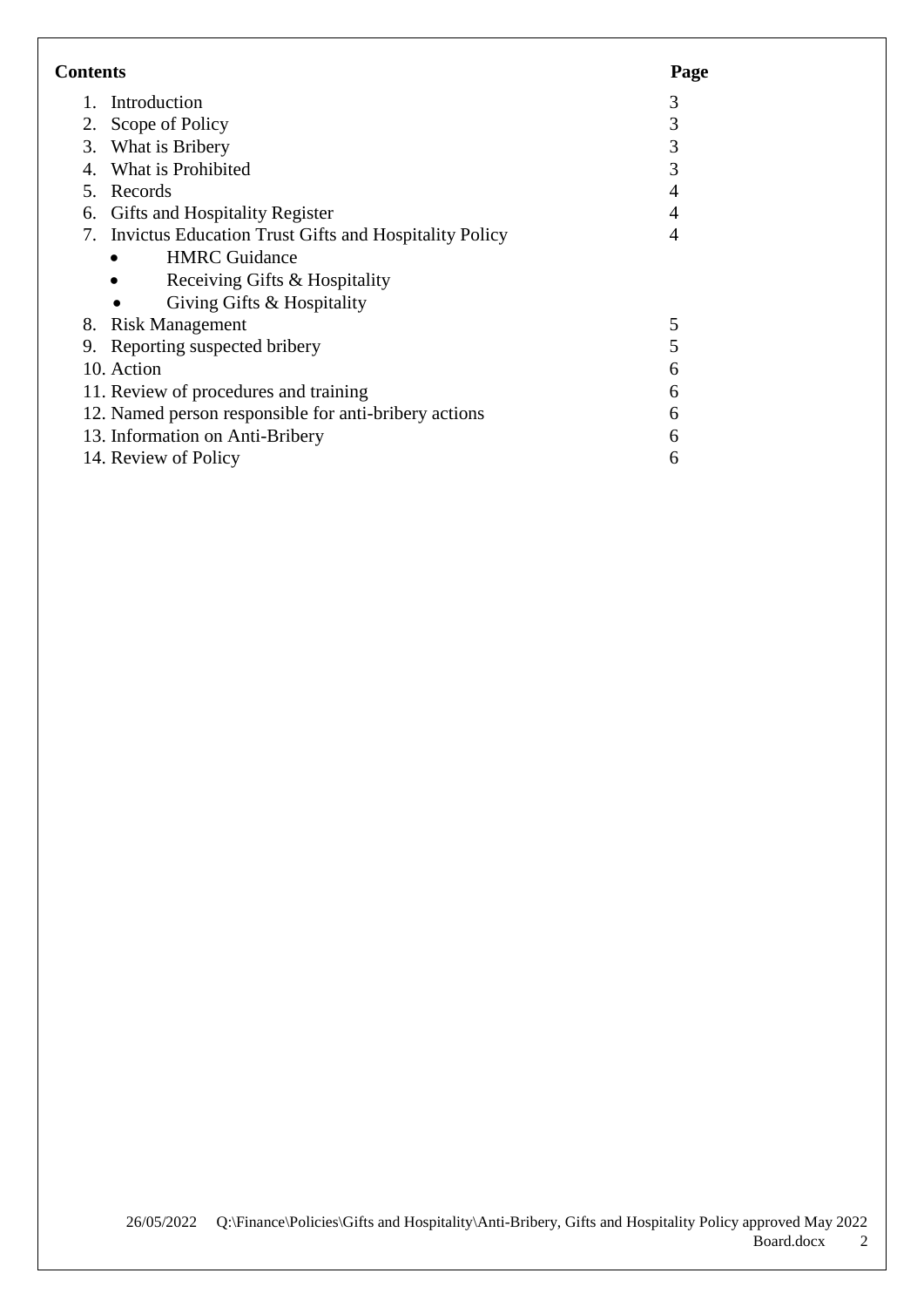### **1. Introduction**

- 1.1 Invictus Education Trust "the Trust", is committed to the highest standards of ethical conduct and integrity in the work it carries out. It is also committed to preventing and prohibiting bribery, in accordance with the Bribery Act 2010.
- 1.2 Invictus Education Trust will not tolerate any form of bribery by, or of, its employees, agents or consultants or any person or body acting on its behalf. The Board of Trustees is committed to implementing effective measures to prevent, monitor and eliminate bribery.

# **2. Scope of this Policy**

- 2.1 This policy applies to anyone working for the Trust or on its behalf, including all employees, consultants, contractors, agency workers and volunteers, who are all responsible for maintaining the highest standards of conduct. These are referred to as employees and associated persons for the purpose of this policy.
- 2.2 The Trust may face criminal liability for unlawful actions taken by the employees or associated persons under the Bribery Act 2010. All employees and associated persons are required to familiarise themselves and comply with this policy, including any future updates that may be issued from time to time by the Trust.
- 2.3 Employees are also required to comply with the Whistleblowing Policy, available the Trust's website.
- 2.4 Any breach of this policy is likely to constitute a serious disciplinary, contractual and criminal matter for the individual concerned and may cause serious damage to the Trust's reputation and standing.
- 2.5 This policy does not form part of any employee's contract of employment and we may amend it at any time.

# 3. **What is Bribery**?

- 3.1 The Trust must have adequate procedures in place to prevent bribery by its employees or associated persons. A criminal offence will be committed under the Bribery Act 2010 if an employee or associated person acting for, or on behalf of Invictus Education Trust:
	- offers, promises, gives, requests, receives or agrees to receive bribes; or
	- offers, promises or gives a bribe to a foreign public official with the intention of influencing that official in the performance of his/her duties (where local law does not permit or require such influence); or
	- fails to prevent bribery.

# 4. **What is prohibited?**

- 4.1 The Trust prohibits employees or associated persons from offering, promising, giving, soliciting or accepting any bribe. The bribe might be cash, a gift or other inducement to, or from, any person or company, whether a public or government official, official of a state-controlled industry, political party or a private person or company, regardless of whether the employee or associated person is situated in the UK or overseas.
- 4.2 The bribe might be made to ensure that a person or company improperly performs duties or functions (for example, by not acting impartially or in good faith or in accordance with their position of trust) to gain any commercial, contractual or regulatory advantage for the Trust in either obtaining or maintaining Company business, or to gain any personal advantage, financial or otherwise, for the individual or anyone connected with the individual.
- 4.3 This prohibition also applies to indirect contributions, payments or gifts made in any manner as an inducement or reward for improper performance, for example through consultants, contractors or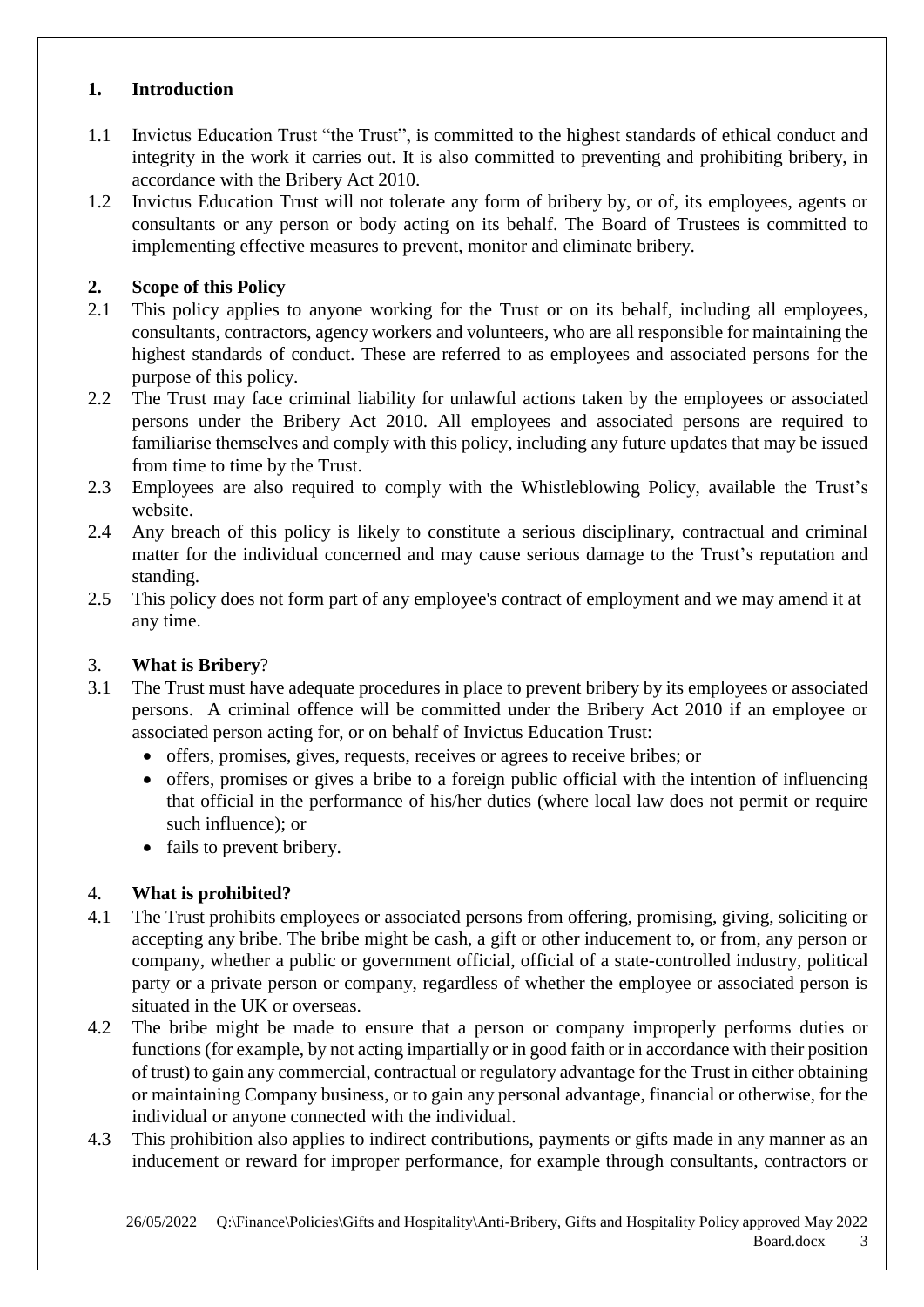subcontractors, agents or sub-agents, sponsors or sub-sponsors, joint-venture partners, advisors, customers, suppliers or other third parties.

# **5. Records**

- 5.1 Employees and, where applicable, associated persons, are required to take particular care to ensure that all company records are accurately maintained in relation to any contracts or business activities, including financial invoices and all payment transactions with clients, suppliers and public officials.
- 5.2 Due diligence should be undertaken by employees and associated persons prior to entering into any contract, arrangement or relationship with a potential supplier of services, agent, consultant or representative in accordance with Invictus Education Trust's procurement procedures.
- 5.3 Employees and associated persons are required to keep accurate, detailed and up-to-date records of all corporate hospitality, entertainment or gifts accepted or offered.

# **6. Gifts and Hospitality Register**

- 6.1 Each Trust school or HQ must retain a Gifts and Hospitality register; this will be maintained by the Finance Assistant in the school or HQ.
- 6.2 This will record all gifts given and those received above the £20 threshold.
- 6.3 The register will be formally presented to the Audit and Risk Committee at its meetings for scrutiny.

# **7. Invictus Education Trust Gifts and Hospitality Policy**

- 7.1 Any gifts given/received will only be considered where they comply with HMRC's trivial benefits legislation. In summary, HMRC set a £50 limit whereby a gift will not be considered taxable if all of the following apply:
	- it cost you £50 or less to provide
	- it isn't cash or a cash voucher
	- it isn't a reward for their work or performance
	- it isn't in the terms of their contract

The link to the legislation [https://www.gov.uk/expenses-and-benefits-trivial-benefits.](https://www.gov.uk/expenses-and-benefits-trivial-benefits)

- 7.2 Receiving Gifts and Hospitality
- 7.3 The Trust will only approve business entertainment proposal invitations if they demonstrate a clear business objective and are appropriate for the nature of the business relationship. The Trust will not approve business entertainment where it considers that a conflict of interest may arise or where it could be perceived that undue influence or a particular business benefit was being sought (for example, prior to a tendering exercise).
- 7.4 Any gifts, rewards or entertainment received or offered from clients, public officials, suppliers or other business contacts should be reported immediately to the Headteacher or the Chief Executive Officer. In certain circumstances, it may not be appropriate to retain such gifts or be provided with the entertainment and employees and associated persons may be asked to return the gifts to the sender or refuse the entertainment, for example, where there could be a real or perceived conflict of interest. As a general rule, small tokens of appreciation, such as flowers or a bottle of wine, to a value estimate at £20, may be retained by employees.
- 7.5 Cash gifts are not permitted to any value.
- 7.6 Gifts received over the £20 threshold must be recorded in the School or HQ gifts and hospitality register held by the relevant Finance Assistant.
- 7.7 Giving Gifts and Hospitality
- 7.8 The Trust will not normally give gifts to other individuals or organisations. It must have regard to the propriety and regularity of the use of public funds. If it is considered appropriate, then gifts of no more than £50 per occasion/recipient, to a maximum of £200 per year will be considered acceptable in the following instances:
	- Expenditure, such as flowers, on staff wellbeing where an employee has been away

26/05/2022 Q:\Finance\Policies\Gifts and Hospitality\Anti-Bribery, Gifts and Hospitality Policy approved May 2022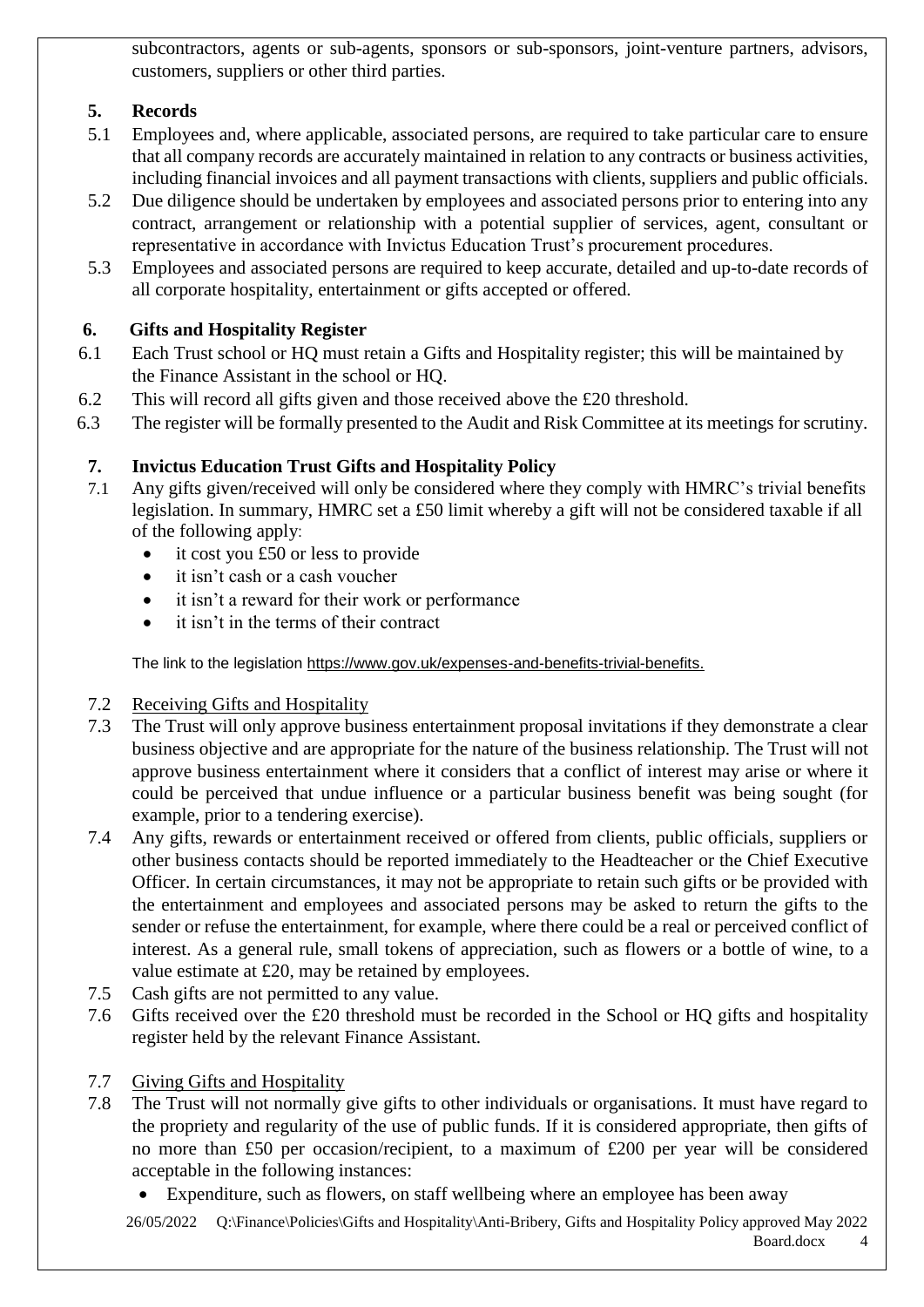from work for a prolonged time due to a serious illness or has been hospitalised, due to a serious illness; a prolonged time is defined as three months or more.

- Expenditure, such as flowers or fruit, in recognition of wellbeing in respect of a regular supplier to the Trust can be made by the Headteacher, by exception.
- Charitable donations eg instead of flowers for a funeral or matching amount raised by students, should be in line with the less than £50 per occasion to comply with the Trust's objects.
- The CEO can disapply the policy if there is a valid reason. This should be approved by Trust Board before the gift is made, where practical.

The Academies Accounts Direction 2021/22 states that irregular expenditure includes all alcohol and excessive gifts including those purchased from unrestricted funds.

- 7.9 Thus, any instances of purchase of alcohol from **any** Trust funds will be deemed as an Irregularity or Impropriety of funds and could lead to the Trusts Annual accounts being qualified at the external audit stage. Therefore, under no circumstances must alcohol be purchased as a wellbeing gift.
- 7.10 Employees and, where applicable, associated persons must supply records and receipts, in accordance with the Invictus Education Trust's expenses policy.
- 7.11 The expenditure will be posted by the Trust/School as staff hospitality or staff wellbeing in the accounting system PS Financials.
- 7.12 The expenditure must be authorised by the Headteacher, seeking advice from the Chief Finance Officer if there is doubt regarding the eligibility.
- 7.13 All gifts given must be recorded in the School or HQ gifts and hospitality register held by the Finance Assistant.

# **Exceptions**

- 7.14 The Trust's giving of Gifts policy does not apply to the award of gifts, prizes etc related to the achievement of pupils e.g. attainment or merit awards, nor Trust wide staff recognition events or activities.
- 7.15 In the event that the Trust's Headteachers are required to hold any annual planning events on behalf of their school and this is an off-site event, for example a School Improvement Planning (SIP) event with the Senior Leadership Team (SLT), this MUST be approved by the CEO in writing and copied to the CFO, before being arranged. The cost of the planning event must be reasonable and kept to the minimum level of expenditure.

#### **8. Risk management**

- 8.1.1 The Trust has established detailed risk management procedures to prevent, detect and prohibit bribery and conducts risk assessments for each of its key business activities on a regular basis and, where relevant, will identify employees or officers of the Trust who are in positions where they may be exposed to bribery.
- 8.2 Invictus Education Trust will:
	- regularly monitor "at risk" employees and associated persons;
	- regularly communicate with "at risk" employees and associated persons;
	- undertake extensive due diligence of third parties and associated persons; and
	- communicate its zero-tolerance approach to bribery to third parties, including actual and prospective customers, suppliers and joint-venture partners.

# **9. Reporting suspected bribery**

- 9.1 The Trust depends on all of its employees and associated persons to ensure that the highest standards of ethical conduct are maintained in all the business dealings. Employees and associated persons are requested to assist the Trust and to remain vigilant in preventing, detecting and reporting bribery.
- 9.2 Employees and associated persons are encouraged to report any concerns that they may have to the

26/05/2022 Q:\Finance\Policies\Gifts and Hospitality\Anti-Bribery, Gifts and Hospitality Policy approved May 2022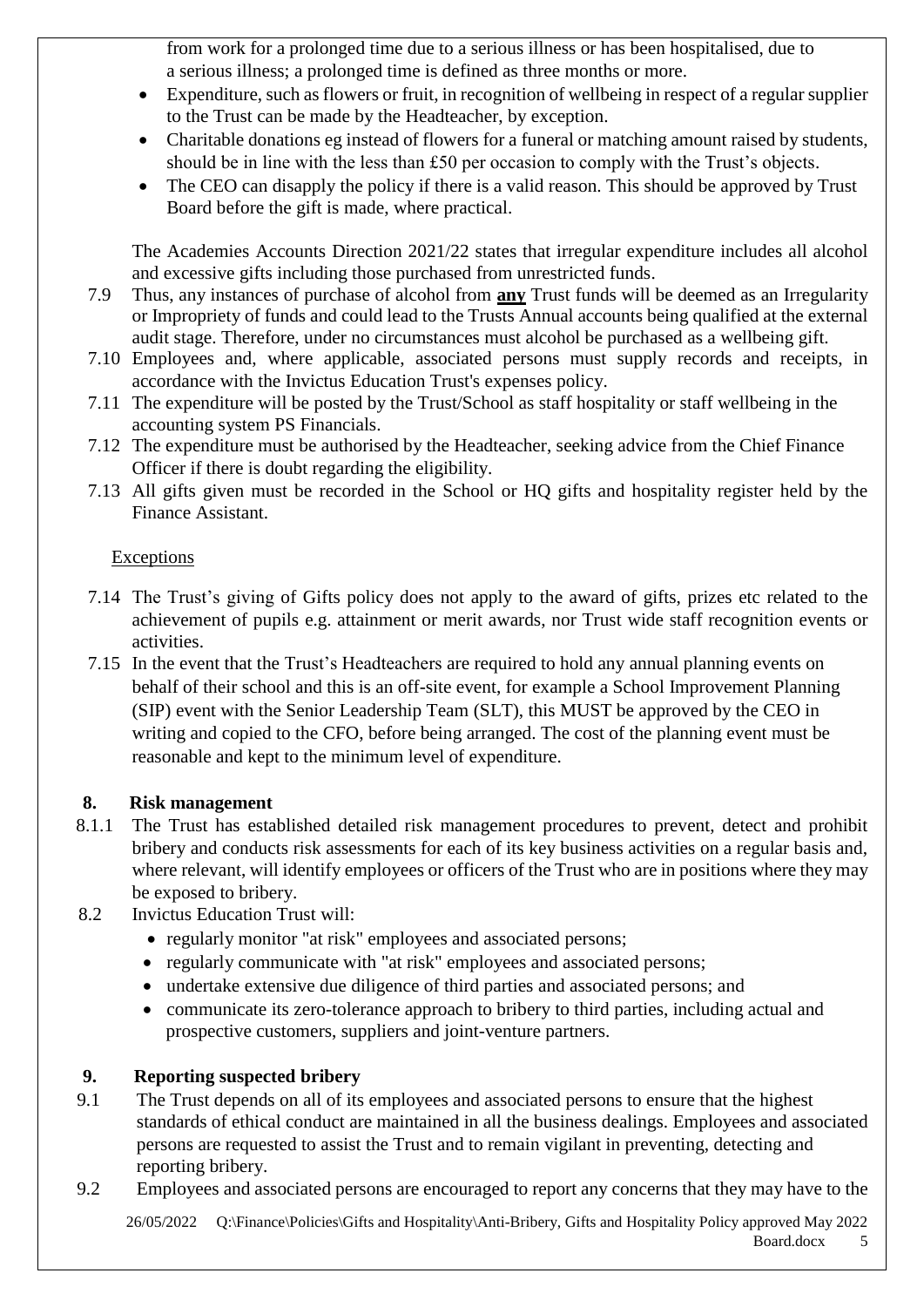Headteacher or Chief Executive Officer, as soon as possible.

9.3 Reports will be thoroughly and promptly investigated by the Tust. Employees and associated persons will be required to assist in any investigation into possible or suspected bribery.

# **10. Action**

- 10.1 The Trust will fully investigate any instances of alleged or suspected bribery. Employees suspected of bribery may be suspended from their duties while the investigation is being carried out. The Trust will invoke its disciplinary procedures where any employee is suspected of bribery, and proven allegations may result in a finding of gross misconduct and immediate dismissal. This may include the termination of the contract of any associated persons, including consultants or other workers who act for, or on behalf of the Trust who are found to have breached this policy.
- 10.2 The Trust may also report any matter to the relevant authorities, including the Director of Public Prosecutions, Serious Fraud Office, Revenue and Customs Prosecutions Office and the Police. The Trust will provide all necessary assistance to the relevant authorities in any subsequent prosecution.

# **11. Review of procedures and training**

- 11.1 The Trust will regularly communicate its anti-bribery measures to employees and associated persons and will set up training sessions where applicable. The Headteacher and Chief Executive Officer is responsible for the implementation of this policy.
- 11.2 The Headteacher and Chief Executive Officer will monitor and review the implementation of this policy and related procedures on a regular basis, including reviews of internal financial systems, expenses, corporate hospitality, gifts and entertainment policies.

# **12. Named Person Responsible for Anti-Bribery Actions**

12.1 The Chief Executive Officer is the named person responsible for over-seeing all anti- bribery actions within the Trust

# **13. Information on Anti-Bribery**

13.1 The Trust should ensure information is available to all employees who may potentially be involved in situations where bribery could occur. The information should make clear to employees what is, and what is not, acceptable and how to act in a situation where bribery is attempted.

# **14. Review of policy**

14.1 This policy is reviewed every three years by the Board of Trustees. We will monitor the application and outcomes of this policy to ensure it is working effectively.